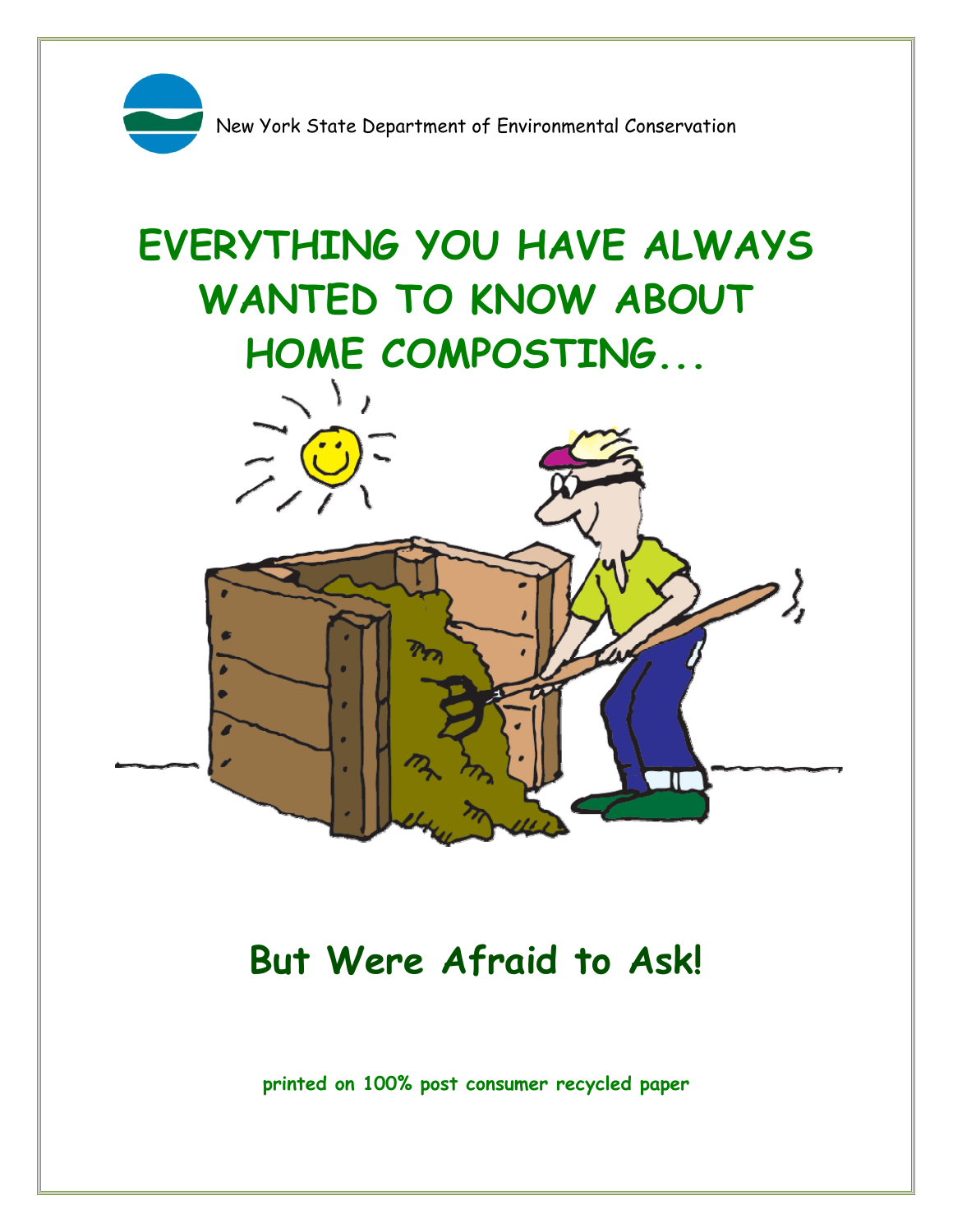

Recycling makes a difference in our environment, in the wise use of our natural resources and in the economic well-being of our state. It's everyone's responsibility to do their part and recycling is easy. Don't forget to ask about recycled products when you shop. Every small

effort combines with others to make a big difference.



Compost is a dark, crumbly, earthy-smelling mixture that consists mostly of decayed organic matter. Composting is a simple way to recycle nutrients and return them to the soil to be used again. **By composting your yard trimmings and food scraps, you can help lighten the load of waste that would otherwise go to a landfill.** Compost is often mixed into the soil to make it richer for growing plants. It can also be used as a mulch around plants and trees.

# **What Can I Compost?**

- Yard trimmings, such as fallen leaves, grass clippings, small branches, weeds and the remains of garden plants.
- Kitchen scraps **EXCEPT FOR** meat, fish, bones and fatty foods (such as cheese, salad dressing and leftover cooking oil). Egg shells are fine to add.
- Large woody branches that are cut, chipped or shredded into pieces can be added to a compost system to create air spaces in the pile. Woody material can be chipped into smaller pieces and used as a mulch or for paths, where they will eventually decompose.

# **How Do I Start Composting?**

Begin by collecting yard trimmings and throwing them in your pile or bin. You can then add yard trimmings and food scraps anytime but it is best to bury the food scraps in your pile. Chopping or mowing your materials makes the process go faster.

Food scraps should be added to the center of the waste layers where heat will be the greatest. This also reduces unwanted critters coming to your compost pile.

Pile material loosely in the bin. Too much compaction inhibits the flow of air through the pile. Wood chips or course weeds will create air pockets which help provide oxygen to the microorganisms.

Water is key to successful composting**.** A compost pile should be kept damp - but not soggy - especially during dry spells.

**Be patient!** It will take six months to a year before the compost is ready for use.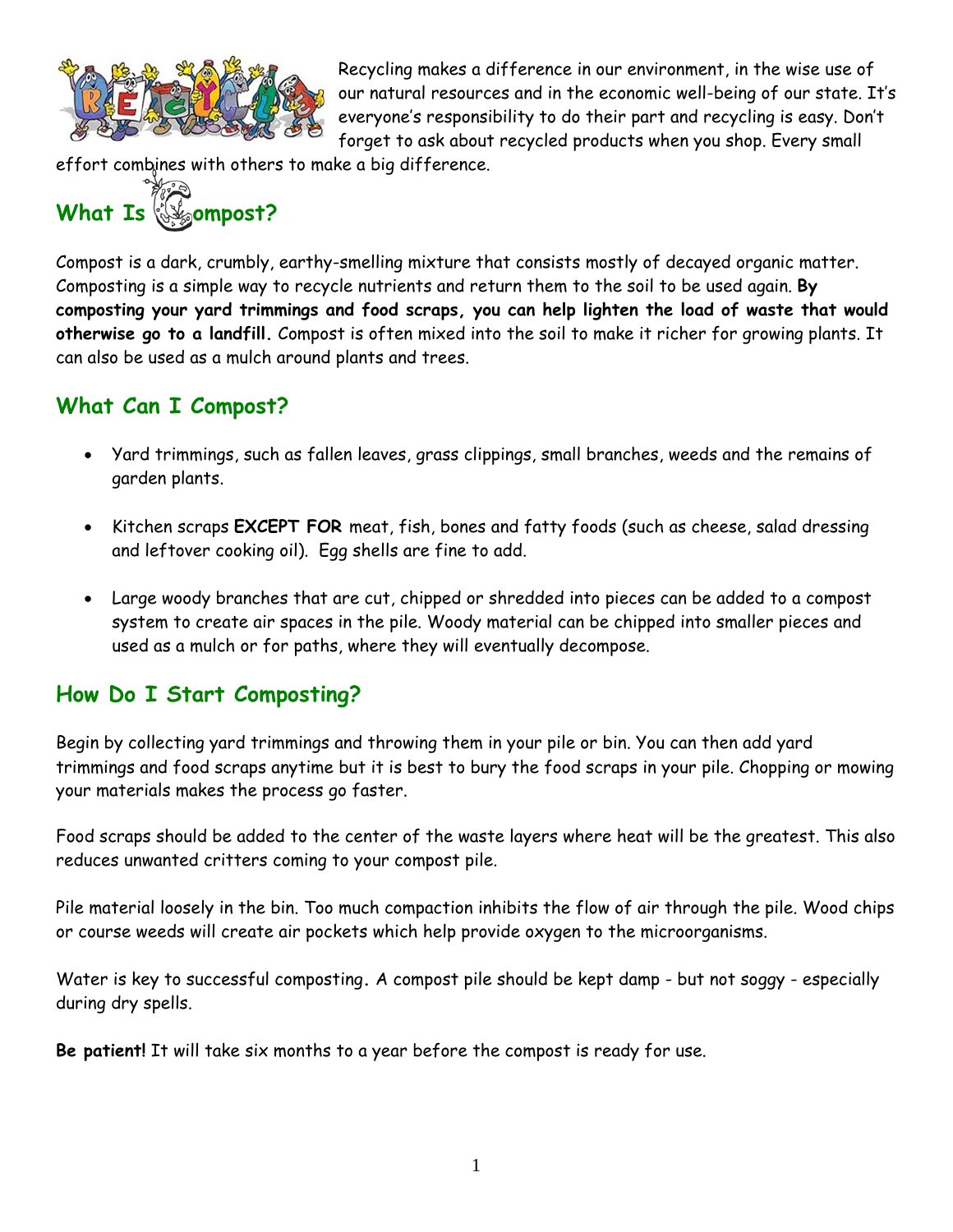# **How Do I Build A Compost Pile?**

It's easy! Follow these simple steps, and in just a few hours, you'll be in business.

**Compost Mound** - This is the cheapest and easiest way to compost. Yard trimmings can be composted without a bin if you do not mind the appearance of an uncontained compost mound in your yard.

**What To Do** - Find a good location and loosen the soil where your pile will be. Pile your yard trimmings in a mound about 3 feet high and at least 3 feet by 3 feet in area. Alternate wet (green) and dry (brown) materials and add materials as they become available. If you mix your compost pile with a pitchfork or other tool, it speeds up the process. This is called 'turning'.

**What You Need** - All you need is a pitchfork or shovel and work gloves.

**Compost Can** - Another cheap and easy way to compost small amounts of yard and food waste.

**What to Do** - Drill holes 4 to 6 inches apart all around your garbage can. You also need to drill holes into the bottom. (This allows for air movement and for excess water to drain off.) It is best to put 2 to 3 inches of straw or wood chips in the bottom to help it drain. Since a limited amount of air gets in, this system tends to work slower and the compost is wetter.

Turn the compost with a shovel or pitch fork. Keep the garbage can cover on, it helps keep out the critters.

**What You Need** - A garbage can with cover, straw or wood chips and a drill for making the holes.

**Compost Bins -** Can be made out of many types of materials - blocks or bricks, snow fence, used pallets, wire mesh, etc.



**Blocks or Bricks** - Just lay out the blocks or bricks without mortar. Leave spaces between the blocks or bricks to permit air to circulate. The best size is approximately 5 to 8 feet on a side and 3 to 4 feet high.

**Snow Fence** - Used snow fence is a simple way to build a bin. Just drive four corner posts into the ground and attach the snow fence.

**Used Pallets** - Find four clean pallets and fasten the corners together, and start filling. You may want to keep one corner loose, so the bin can be opened for turning and removing compost.

**Small-Mesh Wire Fencing** - Buy or find wire mesh, form into a circle or square and add your compost materials.







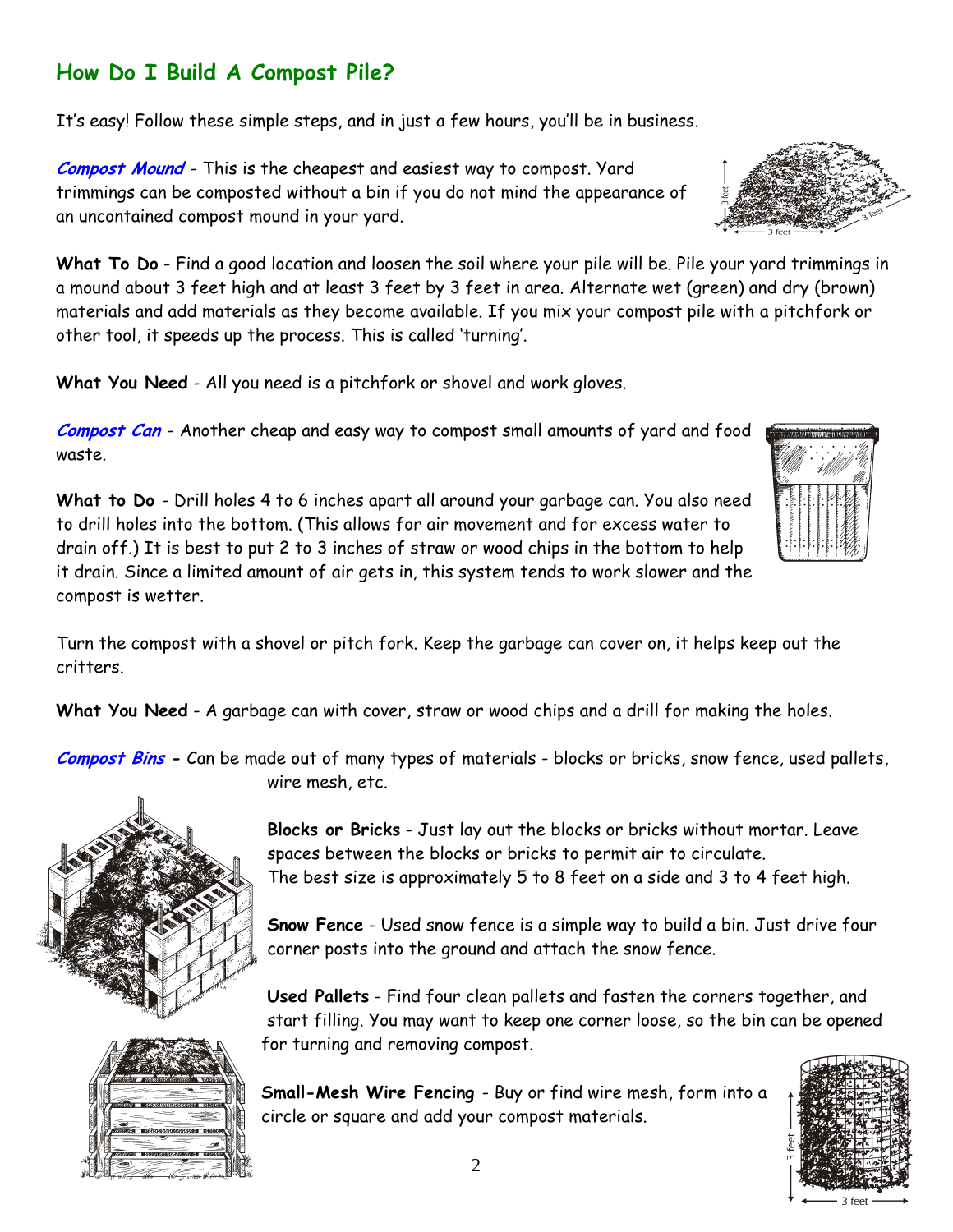Bins do not have to be square, they can be rectangular or cylindrical, it's your choice. Remember, for a typical home garden, a bin 3 to 4 feet in height and 5 to 8 feet per side will do.

**Store Bought Bins** - There are a variety of commercial bins that can be bought at your local hardware or garden store or you can find bins online.

#### **Compost Tumblers (Rotating Drums)**

Compost tumblers also called rotating drums are increasing in popularity. Rather than turning the materials with a pitchfork, which can be labor intensive, users simply push the unit or turn a crank once or twice a day. Each rotation introduces more air into the system, and mixes the materials together. This helps speed the composting process. To harvest the finish compost, stop adding materials to the tumbler and keep rotating it daily until the compost is ready. To compost newly generated materials while you wait, either get another tumbler or create a pile or stationary bin to contain the materials until your compost is ready.



One challenge with tumblers is that most are not insulated and have difficulty retaining high enough temperatures throughout the winter to keep the composting process going. If you can keep a large sized tumbler mostly full throughout the winter it will likely retain enough heat. You can build your own system or buy one. There are many varieties sold online.

# **How Does Composting Work?**

Many organisms are involved in the composting process. They include bacteria, fungi, protozoans and centipedes, millipedes, beetles, ants and the most famous - earthworms! Composting is an aerobic process (requires oxygen), since these organisms use oxygen as they break down the materials and turn them into compost.

In addition to oxygen, compost organisms need water to thrive. That is why the compost pile must be kept moist. If there is too much water not enough air can get to the microorganisms. Use the squeeze test to find out if you have the right amount of moisture. Grab a handful of material and squeeze. If a few drops come out, you're doing great.

Compostable materials contain carbon and nitrogen. We refer to them as greens and browns. Greens are fruit and vegetable wastes, coffee grounds, grass clippings, manure. Browns are leaves, straw, wood chips, sawdust and shredded paper. The microorganisms use the carbon in leaves and other browns as an energy source. As the microbes breakdown this material, heat energy is released. Nitrogen helps the microbes build proteins to grow and multiply. The decomposing organisms need a certain amount of both carbon and nitrogen to work well. Approximately 1 part greens to 2 part browns is a good mix.

## **HINT: ALWAYS HAVE A STOCKPILE OF BROWNS NEAR YOUR COMPOST SYSTEM, SO YOU HAVE BROWNS AT HAND TO ADD ON TOP OF YOUR GREENS.**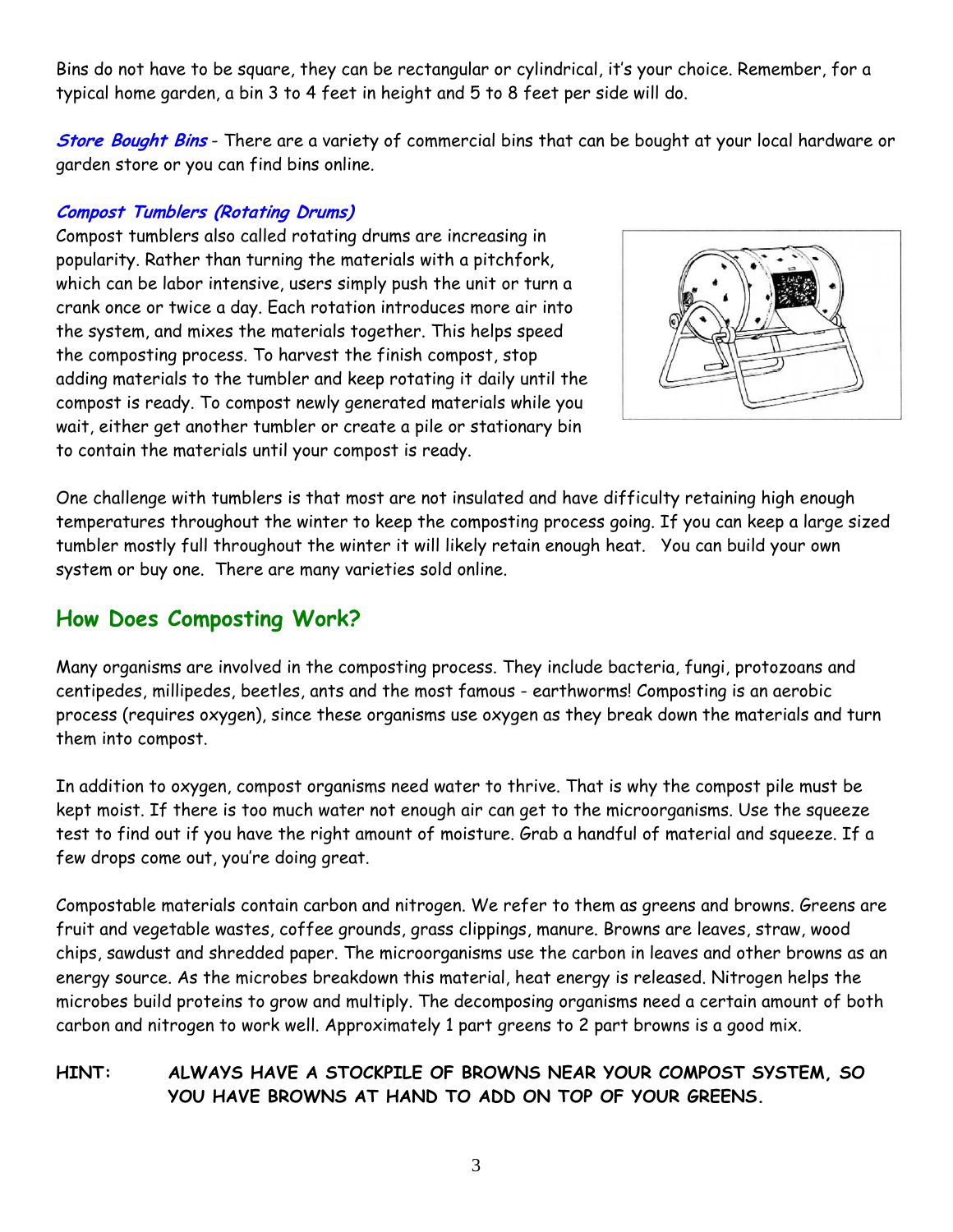Chopping or mowing your compost materials speeds the process since it provides more surface area for the compost organisms. As the creatures decompose the materials into compost, the height of the pile will reduce by over 50%!

For optimum composting, the compost temperature should be around 90 to 140 degrees Fahrenheit. The pile will be hot soon after adding materials and then will cool down. Here in New York State, unless you have a big pile that keeps in the heat, composting will shut down for the winter as the microorganisms become inactive. This is not a problem, because the composting process will start up again when the weather gets warmer. However, if you want to add food scraps to your compost pile through the winter, you can insulate the pile.

# **Insulating Your Compost Pile or Bin**

The easiest way to insulate a compost pile is to build a large pile as the cold weather approaches. A pile at least 3 feet high and 5 feet on each side will normally retain temperatures above freezing in the center of the pile. The top of the pile should be covered with about 1 foot of leaves. When adding food scraps, scrape away the top layer of leaves, add your food scraps and cover it back up.

If you have a bin instead of a pile, you can insulate it by putting leaves, straw or other lightweight browns around the bin. A layer one foot thick around the bin will provide good insulation during the winter. Lightweight browns can be fenced in to keep them in place. Sturdier browns such as straw bales can simply be piled around the bin. When the warm weather arrives, these insulating materials can be added to your browns stockpile to be used after adding greens to the bin.

# **Why Should I Make Compost?**

- Composting is an easy, practical way to recycle your organic yard and kitchen waste.
- Compost is an excellent soil conditioner for even the smallest yard and garden it's safe to use and it costs practically nothing to make.
- Compost grows healthy plants and healthy plants improve the air by removing carbon dioxide and making fresh oxygen.
- For serious gardeners, compost is an inexpensive alternative to peat and other soil enhancements.

## **Uses for Compost**

**Gardens and Lawns**– Mix it into the garden soil or sprinkle it on the lawn to improve moisture retention and soil texture and add beneficial microorganisms and nutrients. Prior to adding it to the lawn it is best to finely screen the compost.

**Landscaping** – Use it around garden beds, trees or shrubs as a mulch.

 **House Plants** - Use 1/2 to 1/3 of your container volume instead of soil.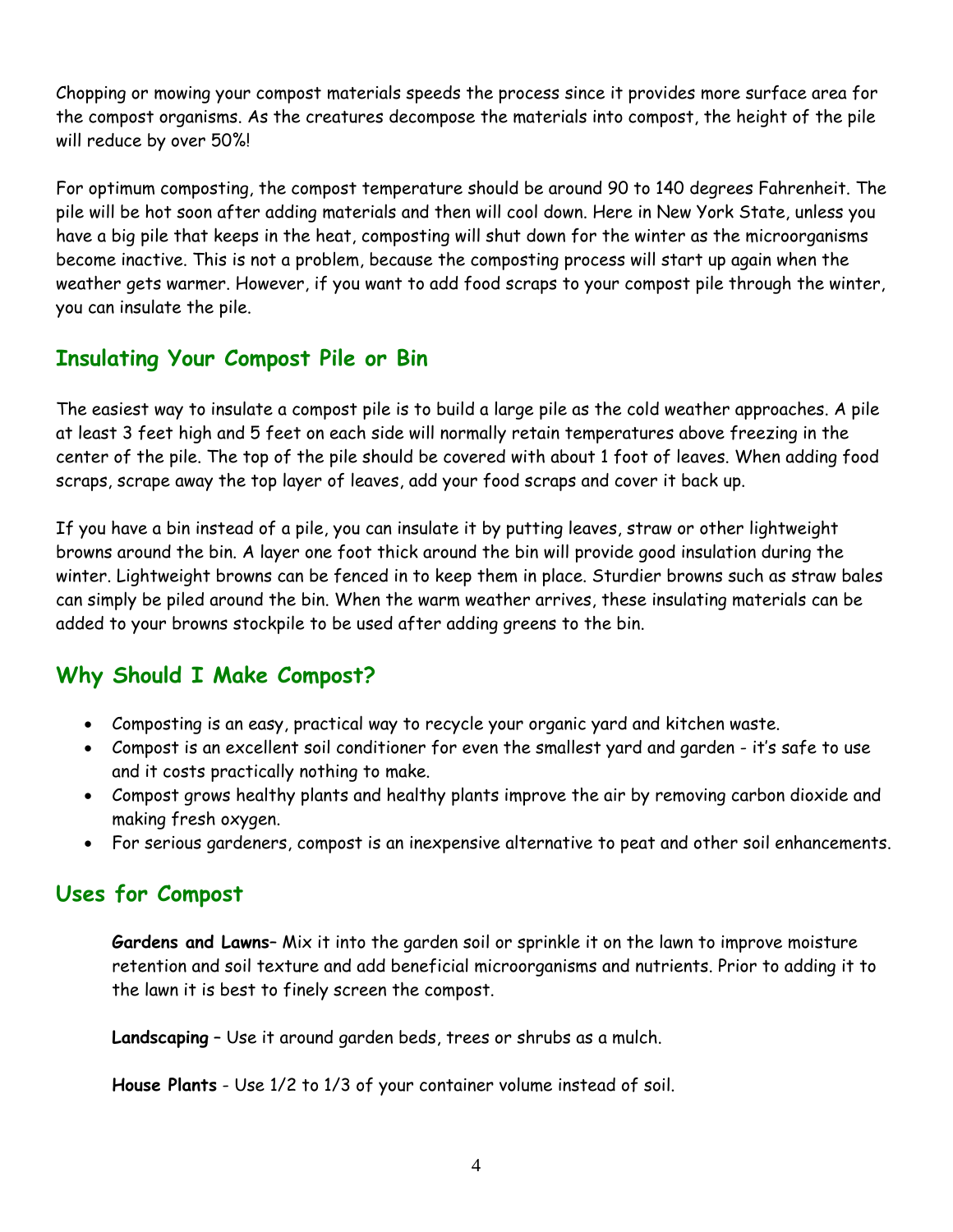# **Composting Do's And Don'ts**

**DO** mix grass clippings with other wastes to loosen them up. They have a tendency to compact. The best way to manage grass clippings is to mulch them into the lawn.

**DO** keep the compost pile damp, especially during dry spells. Squeeze test.

**DON'T** use unfinished compost. It will rob your plants of nitrogen.

**DON'T** add dog and cat droppings. They can contain diseased organisms that may not be destroyed through the compost.

**DON'T** compost weeds that are heavily laden with seeds. Some seeds will not be killed during the heating process.

**DON'T** add diseased vegetable plants to the pile if the compost will be used on a vegetable garden. The disease organisms may reappear the following year.

**DON'T** add meat, fish, bones or fatty food scraps to the compost mixture. They will attract animals (dogs, cats, rats, etc.) and they do not decompose readily.

## **Composting Summary**

Composting is simple and easy! Now that you read this booklet, you can be a composting expert! Just remember your compost pile needs:

- Microorganisms, including bacteria and fungi.
- A good C:N Ratio (greens and browns).
- A large enough pile to keep itself warm if you want compost in six months.
- Enough moisture (but not too wet).
- Air.
- Time.

Put it all together and the microorganisms and other organisms will do the rest!

## **Yard Waste Management Besides Composting**

**Mulching** - Yard waste can be used for weed control and water retention. Use branches, leaves and grass. Just spread the materials around your plants. Branches may need to be chipped first.

**Leave It On The Lawn** – Even better than composting grass clippings and leaves, mulch/mow them into the lawn. For more information on this, see our **"Leave It On The Lawn"** pamphlet.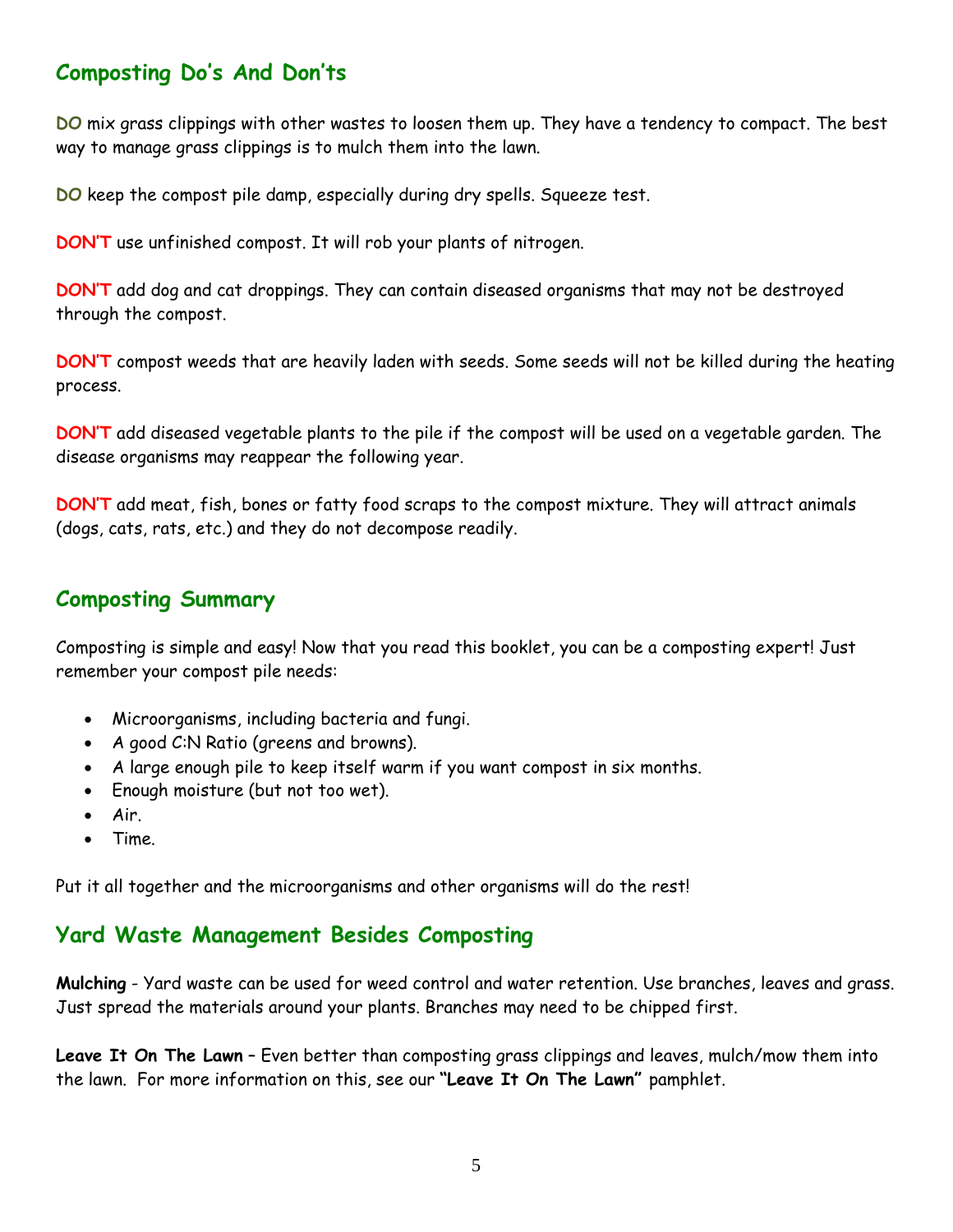# **Composting Indoors with a Worm Bin**

If you don't have the ability to compost outside, you can still compost inside with a worm bin. Using a worm bin has several advantages. The composting material does not need to be turned; the worms do it for you. The bin is often located inside so you don't have to take a trip to the compost pile. The resulting compost is rich in plant micronutrients and helpful bacteria.



## **What Kind of Worms Should I Get?**

The most common type of worm in a worm bin is the red wriggler (Eisenea fetida), also called the manure worm. The ideal number of worms in your bin depends upon the amount of 'worm food' you put in. The ideal worm: vegetative waste ratio is **2:1**. For example, if you generate 1/2 lb of vegetative waste per day, use 1 lb of worms. (There are approximately 1000 worms in a pound!)

### **What Kind of Bin Should I Use?**

Worm bins are typically made of wood or plastic and come in all different sizes. The size of the bin depends upon the amount of 'worm food' you produce. Add one square foot of bin surface area for each pound of vegetative waste produced in a week. Make sure that there are some holes in the bin to allow air flow. Don't forget holes for the bottom to let the liquid drain out. The worms like temperatures between 50 and 80 degrees Fahrenheit. Therefore, it is best to keep your worm box inside during the winter months.

#### **What Do Worms Eat?**



Worms eat decaying fruit, vegetables and bacteria. Bacteria, fungi and other organisms in the bin also contribute to the degradation process. While milk and meat products do degrade, they can produce odors and attract pests. Therefore, they should be avoided in a worm bin.

Collect food waste in a covered container. Add food to one third of the bin every 5-7 days. Add the food to a different row each time. Start off slowly, adding just a few handfuls each time.

## **What Else Should I Add to the Bin?**

Besides food, worms need bedding. The bedding should be high in carbon and moist (about 60% moisture). Shredded newspaper, office paper, cardboard, or partially degraded leaves work well. Wet the bedding with water. Grab a handful and squeeze. If a few drops come out, the amount of water is about right (approximately 60% moisture). Fill 3/4 of the bin with moist bedding.

Sprinkle in a handful of soil or eggshells. This provides grit to aid the worms' digestion. A handful of finished compost or soil can speed the degradation process by adding helpful microorganisms.